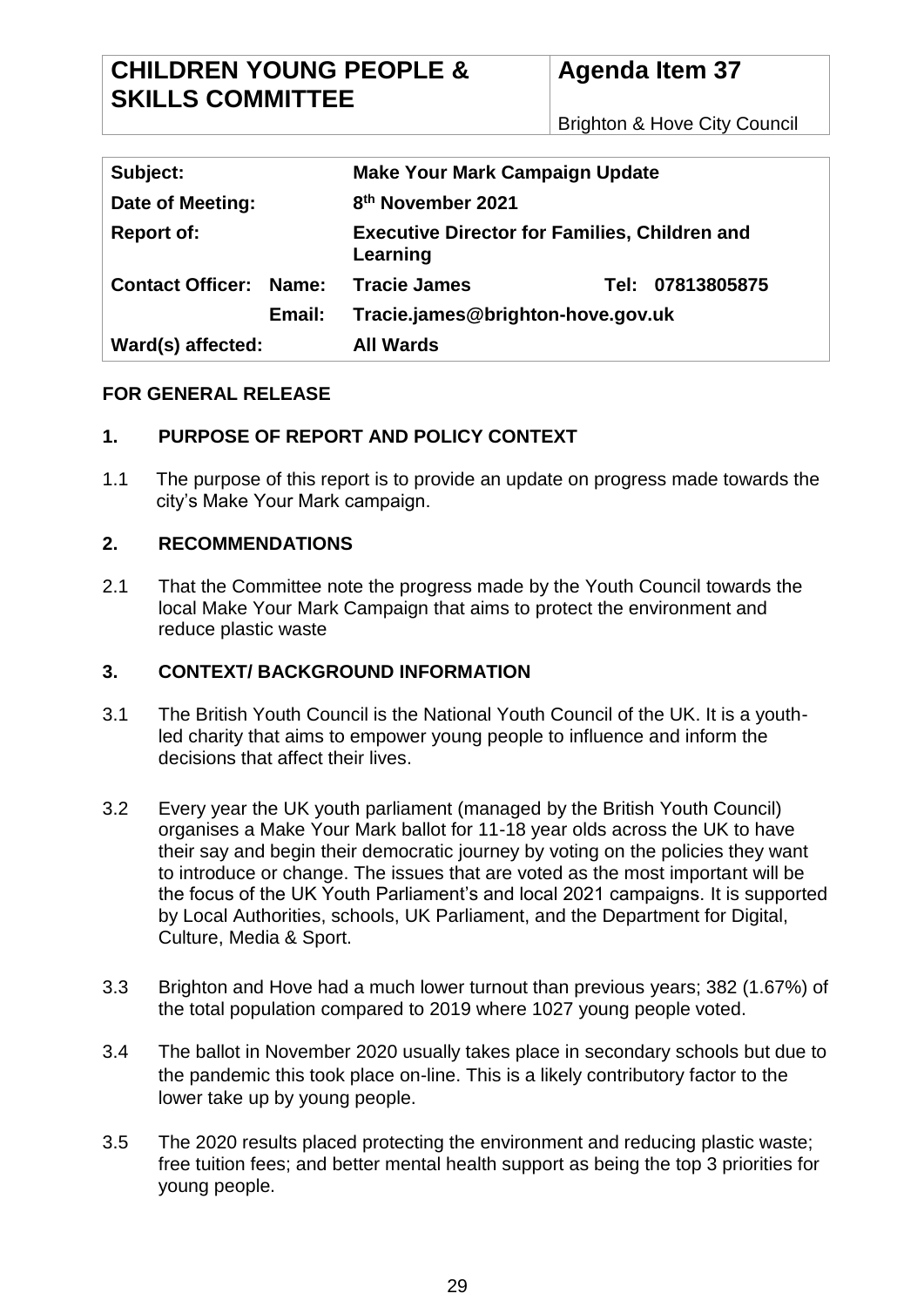- 3.6 Brighton and Hove's Youth Council has focussed their campaign on reducing plastic waste and usage in the city.
- 3.7 Youth Council members have been supported to contribute to the Youth Climate Assembly. They have engaged with various local Councillors and environmental professionals on the topic of transport and making the city carbon neutral by 2030. The young people's recommendations were then fed back to a panel of Councillors and experts, which was chaired by the Leader of the Council. These views and ideas were incorporated in the report of the city's main climate assembly.
- 3.8 One Youth Council member co-hosted two successful Zoom Q&A sessions on the climate emergency with all 3 local MP's, as well as some Councillors, including the Leader of the Council [\(https://www.brighton-hove.gov.uk/climate](https://www.brighton-hove.gov.uk/climate-change/young-peoples-action-climate)[change/young-peoples-action-climate\)](https://www.brighton-hove.gov.uk/climate-change/young-peoples-action-climate). One of the sessions was aimed at schools and was well attended by pupils, whilst the other was for the council officers and the public.
- 3.9 The Youth Council helped to organise an on-line Youth Climate Assembly, that involved local school aged children. Approximately 50 young people from across the city attended. The recommendations were forwarded to the Council's Climate Assembly.
- 3.10 Local businesses have been contacted and were invited to attend a discussion workshop session in April hosted by the Youth Council. The criteria for the Green Leaf Award were developed based on advice from local businesses.
- 3.11 The Youth Council are keen to introduce a 'Green Leaf' Award for businesses that meet the criteria. They would like an award with varying levels, similar to the food hygiene 1-5 scheme or Bronze, Silver & Gold levels for businesses to aim for and recognised for their efforts. There could be 5 key areas for assessing main points, with sub-headings to meet under these, for example:
	- 1. **Packaging** more loose produce on display, less plastic wrapping used, more reusable bags as an alternative to plastic carrier ones.
	- 2. **Transport & Source**  reducing the carbon footprint of their goods, how far is it being delivered from and how is it transported, what process is used to create the product and is the manufacturer eco-friendly.
	- 3. **Community minded**  what is the business doing to contribute to the community, in terms of fundraising, helping local people or charities, running environmental workshops.
	- 4. **Raising awareness of the environment**  publicly highlighting climate and environmental issues, as well as showing what can be done to help.
	- 5. **Returning customer base**  showing proof that people can and are coming back to their store/website, by offering some sort of incentive /reward scheme, e.g. offering re-fills if people bring in empty containers or offer an option to recycle an old piece of clothing.

Criteria needs to be created to give businesses clear guidance of how to achieve a Green Leaf sticker to go in a shop window or on their website.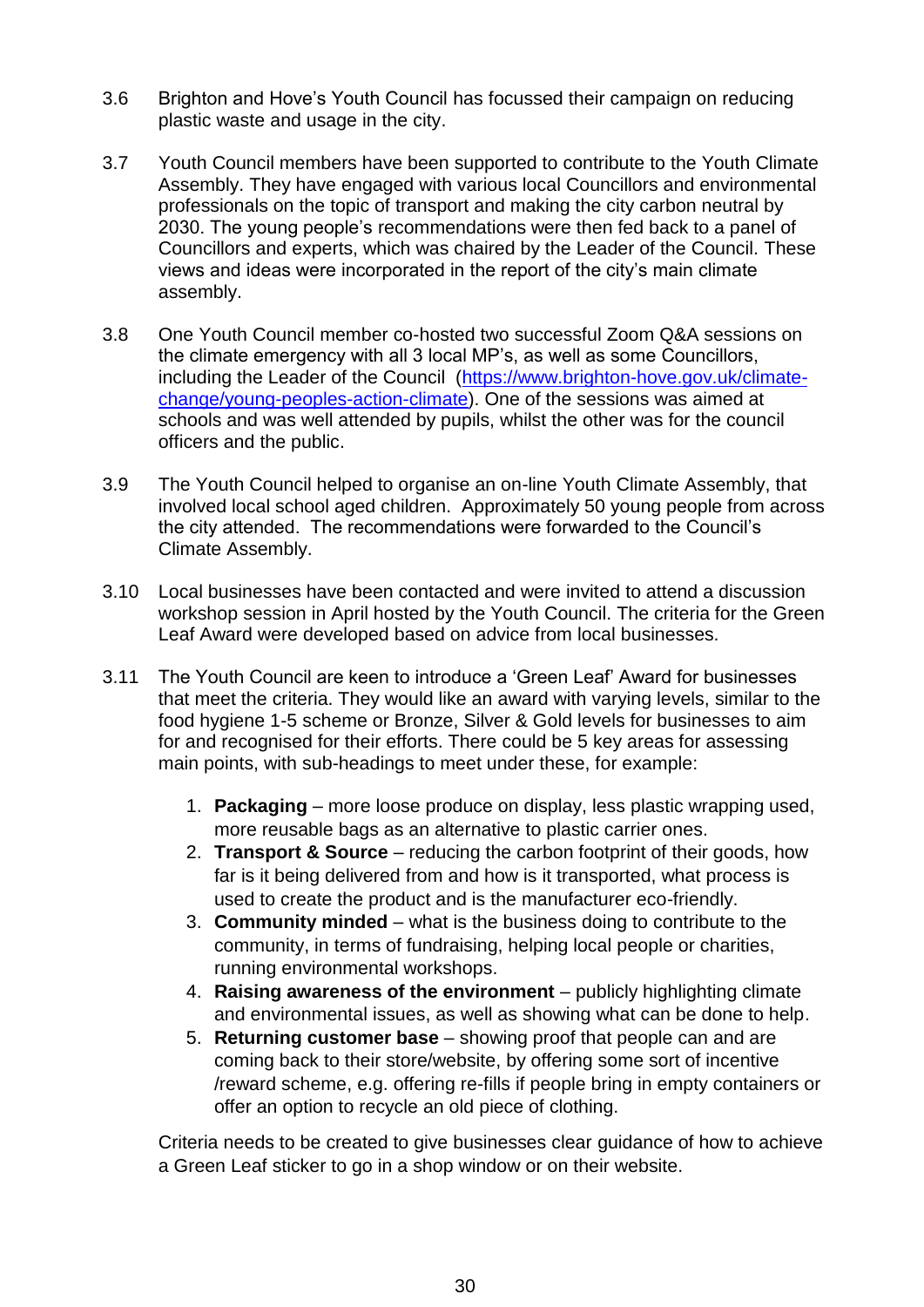- 3.12 Colleagues from City Environment have been working with seafront businesses to reduce single use plastic usage and reduce litter. They will be attending the Youth Council meeting in November to discuss ways of working together.
- 3.13 In August 2021 the Youth Council members were joined by the lead member for Children and the Executive Director for Families Children & Learning to do a beach clean in Hove. They were also joined by youth council members from Epping Forest, who were keen to assist and very much enjoyed their visit. Many bags of rubbish were collected, and a positive experience was had by all.
- 3.14 Sixteen young people attended a Youth Council Induction Day in October, representing ten different school and colleges. The Youth Councillors learnt how decisions are made in the Council and how they can have an impact on ensuring young people's voices are heard. They took part in team building and collaborative exercises to get to know each other and become aware of the skills they will develop as a Youth Councillor. In addition, the Youth Councillors took part in a workshop led by Transport Planning; this enabled them to feed their views into the Local Transport Plan and Local Cycling and Walking infrastructure plan for the city.
- 3.15 There are a total of 23 Youth Councillors who are very keen to represent young people's voice in the city.
- 3.16 The next National Make Your Mark campaign has been delayed due to Covid and will now take place in February 2022 The Youth Council are meeting in November 2021 to plan for this.

# 4. **ANALYSIS & CONSIDERATION OF ANY ALTERNATIVE OPTIONS**

- 4.1 The Youth Council have worked hard to raise the profile of their 2020/21 Make Your Mark campaign and actively contributed to the Council's Climate Assembly and have put forward a creative proposal to reduce plastic waste and usage, the Green Leaf scheme.
- 4.2 To progress the Youth Council's initiative, support from other Council departments is necessary, e.g., Communications Team, project management.

## **5. COMMUNITY ENGAGEMENT & CONSULTATION**

- 5.1 The Youth Council have engaged a number of young people, local businesses, City Environment and Councillors to assist with their campaign to reduce plastic waste in the city.
- 5.2 The turnout for Brighton & Hove's 2020 Make Your Mark campaign was significantly reduced compared to previous years due to the impact of Covid.
- 5.3 The Youth Council intend to strengthen links with schools to raise the profile of the Youth Council and current campaign.

## **6. CONCLUSION**